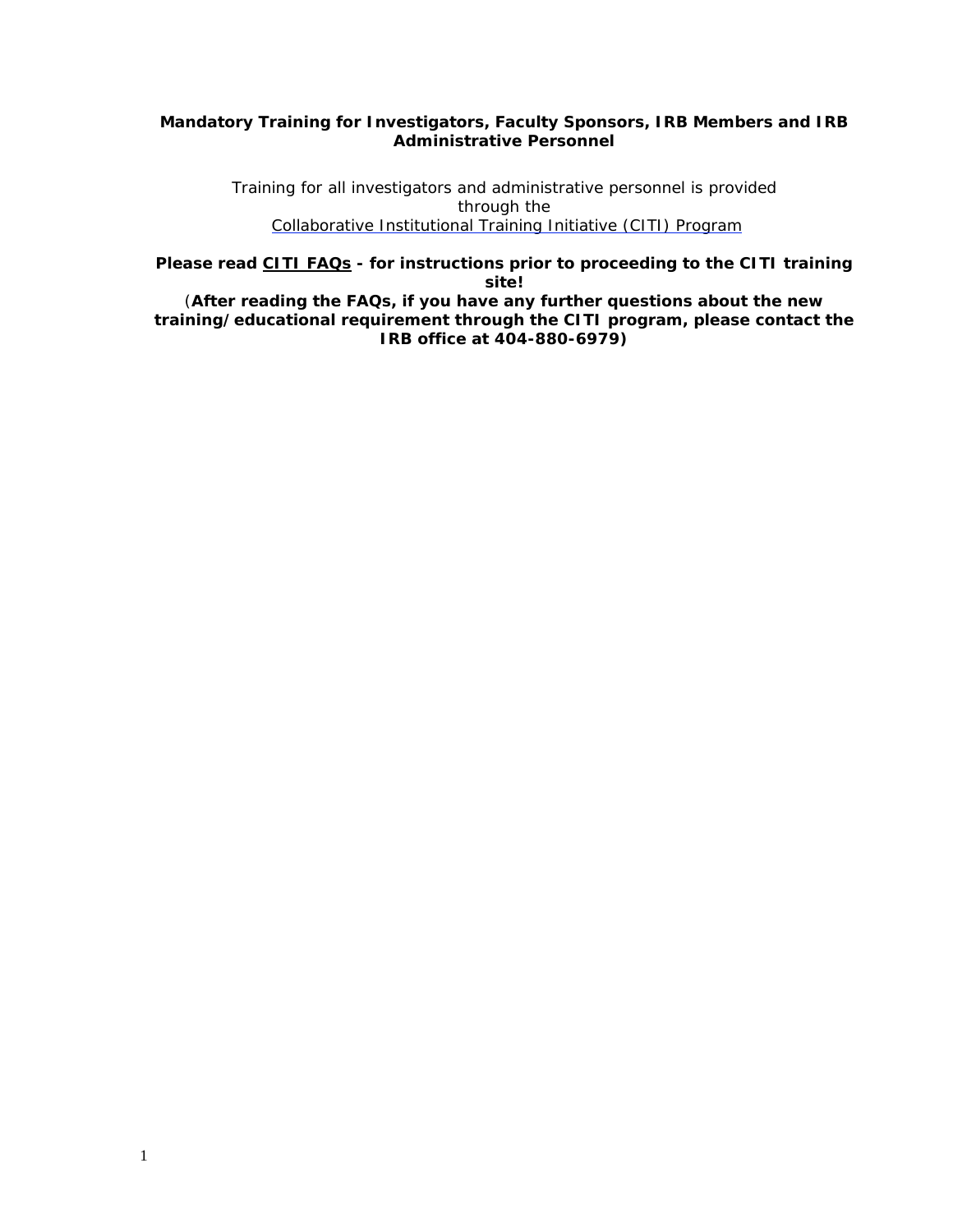## **EDUCATIONAL TRAINING IN HUMAN SUBJECTS PROTECTION FOR ALL INVESTIGATORS**

### **Policy Statement**

Educational training in human subjects protection is required for **all researchers and faculty sponsors** involved in projects submitted for **expedited or full review** to the Institutional Review Board for the Protection of Human Participants (IRB). Training requirements will adhere to standards and regulations disseminated by the Office of Human Research Protections (OHRP) of the United States Department of Health & Human Services or required under the University's Federal Wide Assurance.

### **Definitions**

Federal Wide Assurance (FWA) -- every institution engaged in human subjects research supported or conducted by DHHS must obtain an assurance of compliance approved by the Office for Human Research Protections (OHRP). The regulations and standards change periodically. Clark Atlanta University's FWA covers all research including human subjects sponsored by the University.

#### **Procedures**

Evidence of completed training must be submitted with the application to the IRB. Training requirements will adhere to the standards of the Office of Human Research Protections (OHRP). Training resources will be identified by the IRB administrator and made accessible to all investigators.